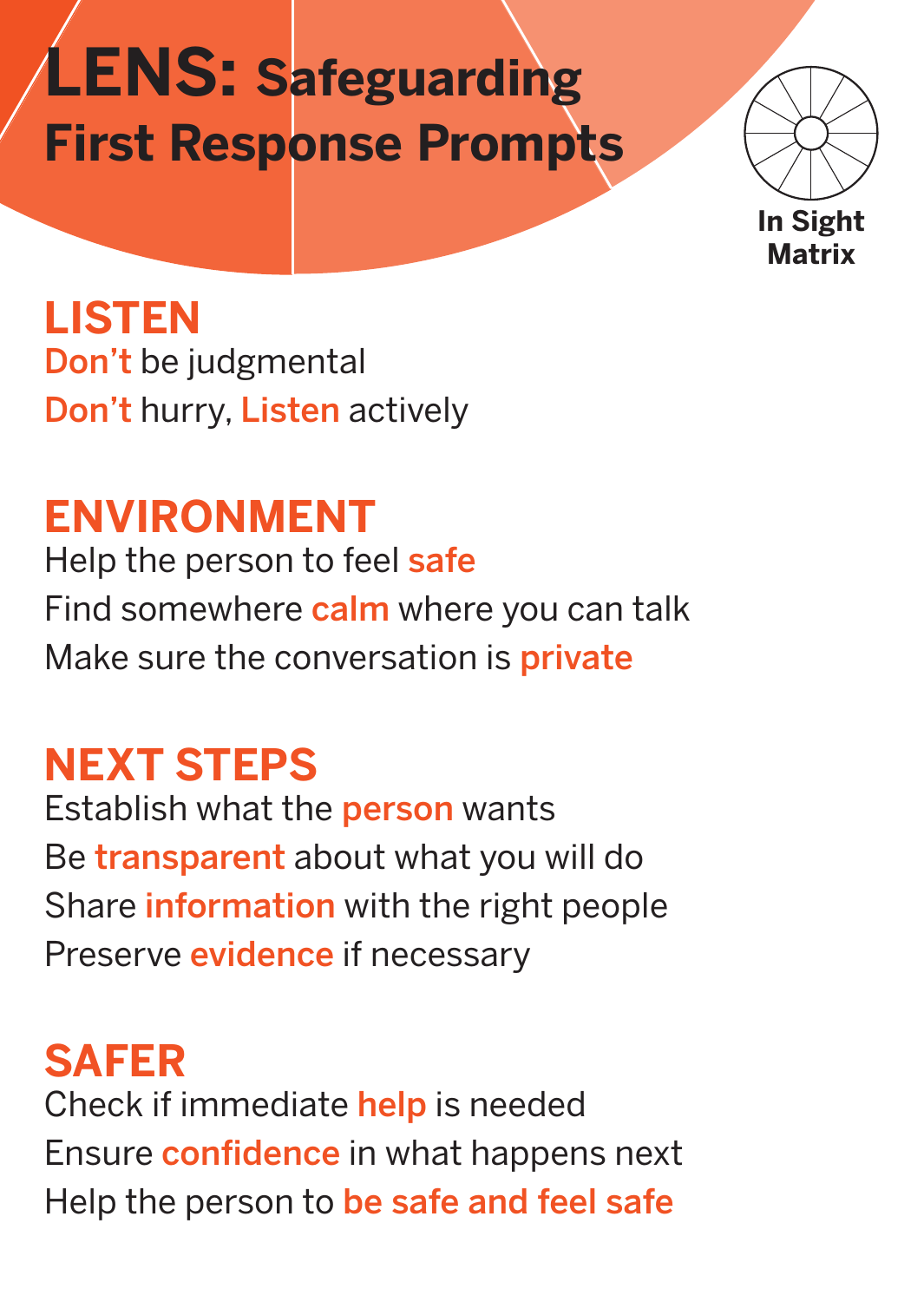# **FOCUS**

**What to concentrate on for safeguarding concerns to be handled in the proper, timely manner.** 



### **Facts**

Facilitate - do not lead • Feelings and wellbeing • Feeding back

### **Objectives**

Openess • Others at risk • Organised response

# **Communication**

Capacity • Consent • Care • Confidentiality • Consider family/supporter

## **Update**

Update individual and family/supporter • Use person's own words • Update records

# **Safety Plan**

Seriousness • Support • Sharing information